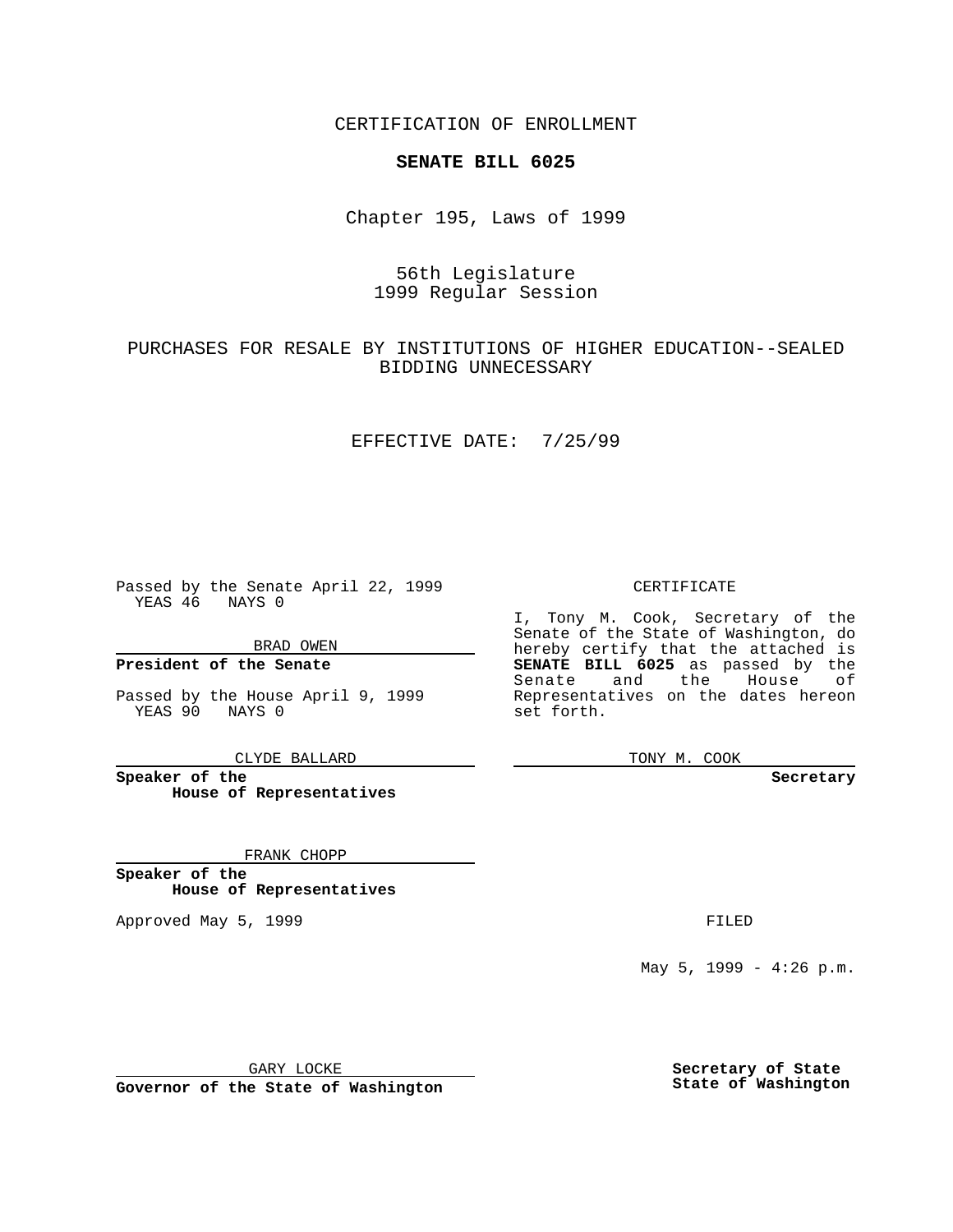# **SENATE BILL 6025** \_\_\_\_\_\_\_\_\_\_\_\_\_\_\_\_\_\_\_\_\_\_\_\_\_\_\_\_\_\_\_\_\_\_\_\_\_\_\_\_\_\_\_\_\_\_\_

\_\_\_\_\_\_\_\_\_\_\_\_\_\_\_\_\_\_\_\_\_\_\_\_\_\_\_\_\_\_\_\_\_\_\_\_\_\_\_\_\_\_\_\_\_\_\_

### AS AMENDED BY THE HOUSE

Passed Legislature - 1999 Regular Session

#### **State of Washington 56th Legislature 1999 Regular Session**

**By** Senators Bauer, Horn and Patterson; by request of State Board for Community and Technical Colleges

Read first time 02/23/1999. Referred to Committee on Higher Education.

 AN ACT Relating to purchases for resale by institutions of higher education; and amending RCW 43.19.1906.

BE IT ENACTED BY THE LEGISLATURE OF THE STATE OF WASHINGTON:

 **Sec. 1.** RCW 43.19.1906 and 1995 c 269 s 1404 are each amended to read as follows:

 Insofar as practicable, all purchases and sales shall be based on competitive bids, and a formal sealed bid procedure shall be used as standard procedure for all purchases and contracts for purchases and sales executed by the state purchasing and material control director and under the powers granted by RCW 43.19.190 through 43.19.1939. This requirement also applies to purchases and contracts for purchases and sales executed by agencies, including educational institutions, under delegated authority granted in accordance with provisions of RCW 43.19.190 or under RCW 28B.10.029. However, formal sealed bidding is not necessary for:

 (1) Emergency purchases made pursuant to RCW 43.19.200 if the sealed bidding procedure would prevent or hinder the emergency from being met appropriately;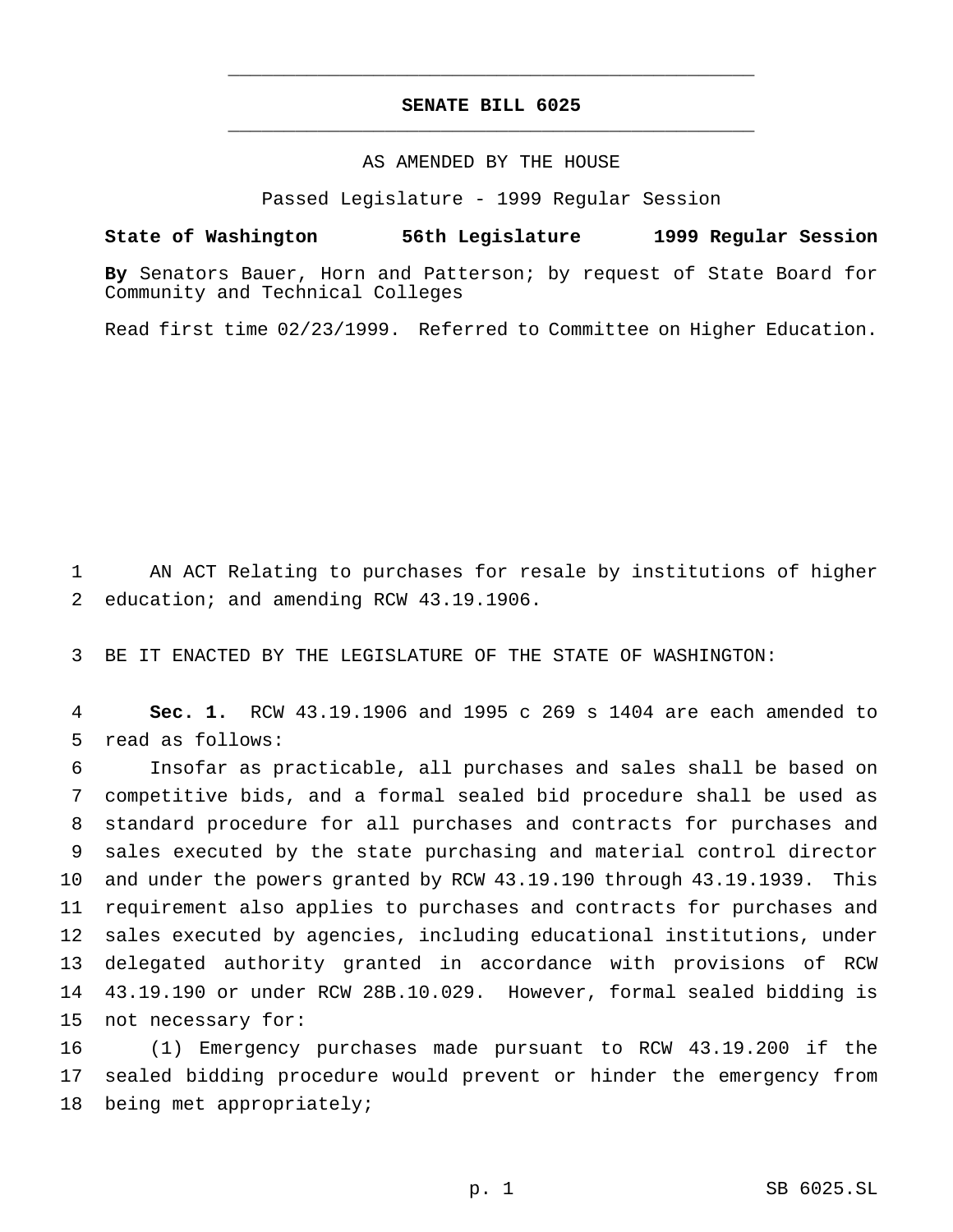(2) Purchases not exceeding thirty-five thousand dollars, or subsequent limits as calculated by the office of financial management: PROVIDED, That the state director of general administration shall establish procedures to assure that purchases made by or on behalf of the various state agencies shall not be made so as to avoid the thirty- five thousand dollar bid limitation, or subsequent bid limitations as calculated by the office of financial management: PROVIDED FURTHER, That the state purchasing and material control director is authorized to reduce the formal sealed bid limits of thirty-five thousand dollars, or subsequent limits as calculated by the office of financial management, to a lower dollar amount for purchases by individual state agencies if considered necessary to maintain full disclosure of competitive procurement or otherwise to achieve overall state efficiency and economy in purchasing and material control. Quotations from four hundred dollars to thirty-five thousand dollars, or subsequent limits as calculated by the office of financial management, shall be secured from at least three vendors to assure establishment of a competitive price and may be obtained by telephone or written quotations, or both. The agency shall invite at least one quotation each from a certified minority and a certified women-owned vendor who shall otherwise qualify to perform such work. Immediately after the award is made, the bid quotations obtained shall be recorded and open to public inspection and shall be available by telephone inquiry. A record of competition for all such purchases from four hundred dollars to thirty-five thousand dollars, or subsequent limits as calculated by the office of financial management, shall be documented for audit purposes. Purchases up to four hundred dollars may be made without competitive bids based on buyer experience and knowledge of the market in achieving maximum quality at minimum cost: PROVIDED, That this four hundred dollar direct buy limit without competitive bids may be increased incrementally as required to a maximum of eight hundred dollars, if warranted by increases in purchasing costs due to inflationary trends;

 (3) Purchases which are clearly and legitimately limited to a single source of supply and purchases involving special facilities, services, or market conditions, in which instances the purchase price may be best established by direct negotiation;

 (4) Purchases of insurance and bonds by the risk management office under RCW 43.19.1935;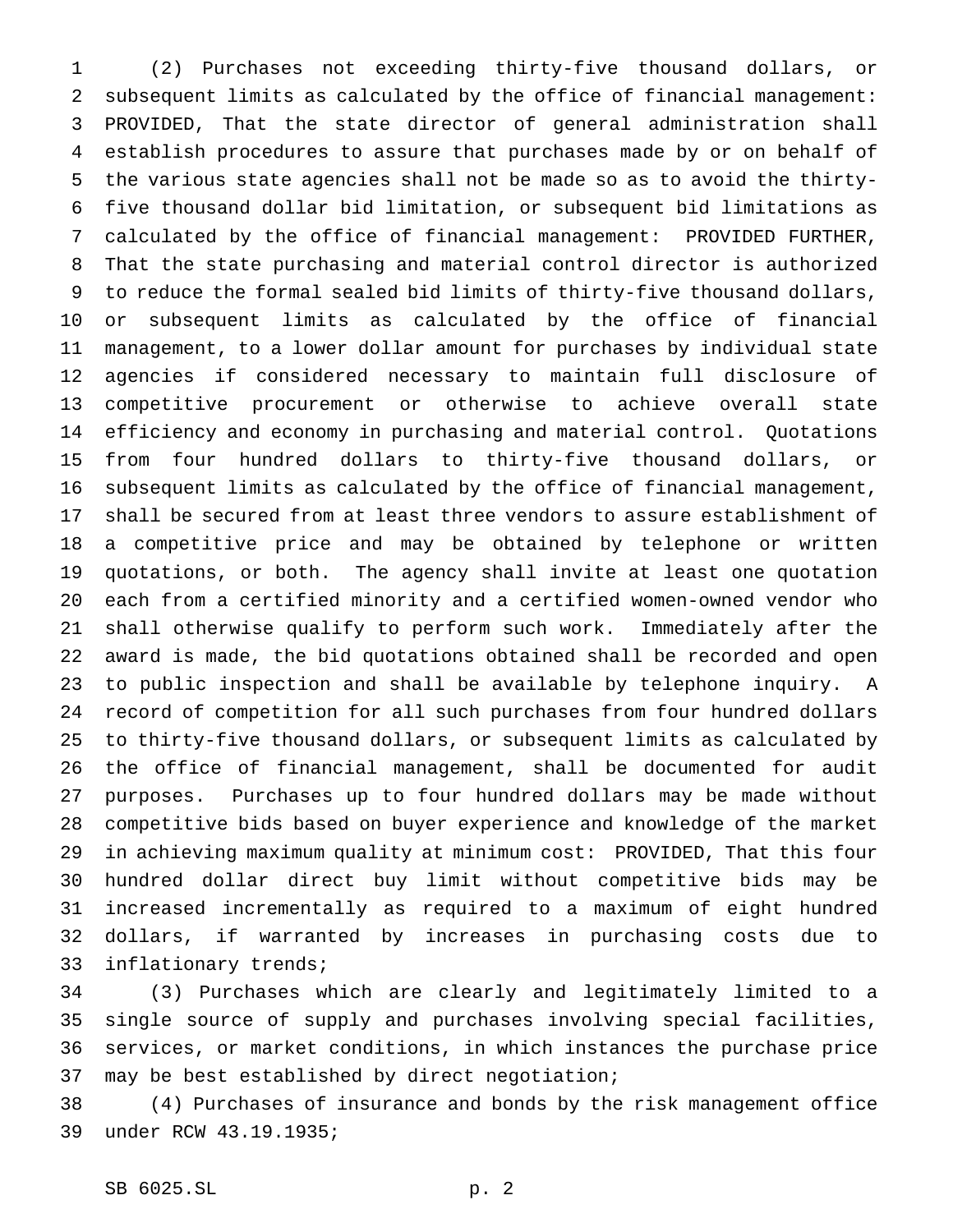(5) Purchases and contracts for vocational rehabilitation clients of the department of social and health services: PROVIDED, That this exemption is effective only when the state purchasing and material control director, after consultation with the director of the division of vocational rehabilitation and appropriate department of social and health services procurement personnel, declares that such purchases may be best executed through direct negotiation with one or more suppliers in order to expeditiously meet the special needs of the state's vocational rehabilitation clients;

 (6) Purchases by universities for hospital operation or biomedical teaching or research purposes and by the state purchasing and material control director, as the agent for state hospitals as defined in RCW 72.23.010, and for health care programs provided in state correctional institutions as defined in RCW 72.65.010(3) and veterans' institutions as defined in RCW 72.36.010 and 72.36.070, made by participating in contracts for materials, supplies, and equipment entered into by nonprofit cooperative hospital group purchasing organizations;

 (7) Purchases for resale by institutions of higher education to 19 other than public agencies when such purchases are for the express purpose of supporting instructional programs and may best be executed 21 through direct negotiation with one or more suppliers in order to meet 22 the special needs of the institution;

 (8) Purchases by institutions of higher education not exceeding thirty-five thousand dollars: PROVIDED, That for purchases between two thousand five hundred dollars and thirty-five thousand dollars quotations shall be secured from at least three vendors to assure establishment of a competitive price and may be obtained by telephone or written quotations, or both. For purchases between two thousand five hundred dollars and thirty-five thousand dollars, each institution of higher education shall invite at least one quotation each from a certified minority and a certified women-owned vendor who shall otherwise qualify to perform such work. A record of competition for all such purchases made from two thousand five hundred to thirty-five 34 thousand dollars shall be documented for audit purposes; and

 ( $(\frac{48}{})$ )  $(9)$  Beginning on July 1, 1995, and on July 1 of each succeeding odd-numbered year, the dollar limits specified in this section shall be adjusted as follows: The office of financial management shall calculate such limits by adjusting the previous biennium's limits by the appropriate federal inflationary index